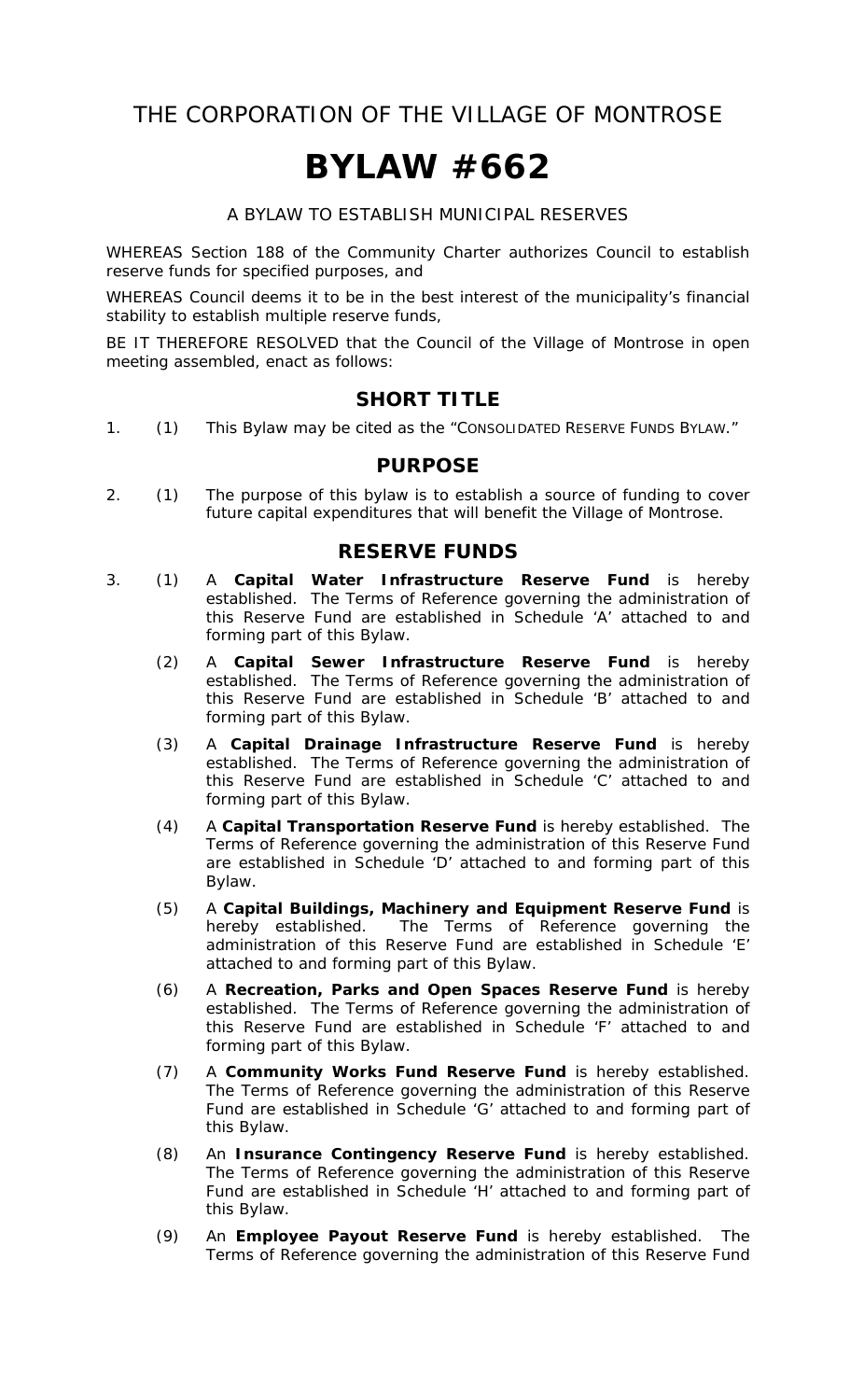are established in Schedule 'I' attached to and forming part of this Bylaw.

#### **ENACTMENT and REPEAL**

- 4. (1) If any section, subsection, sentence, clause or phrase of this bylaw is for any reason held to be invalid by the decision of any court of competent jurisdiction, the invalid portion shall be severed and the part that is invalid shall not affect the validity of the remainder.
	- (2) This Bylaw shall come into full force and effect on final adoption.
	- (3) Bylaws #143, #181, #227, #228, and #626 are hereby repealed.

READ A FIRST TIME  $t$  this 03 $^{rd}$  day of December, 2007 READ A SECOND TIME  $REDA$  second this 03<sup>rd</sup> day of December, 2007 READ A THIRD TIME<br>RECONSIDERED AND FINALLY ADOPTED this 17<sup>th</sup> day of December, 2007 RECONSIDERED AND FINALLY ADOPTED

\_\_\_\_\_\_\_\_\_\_\_\_\_\_\_\_\_\_\_\_\_\_\_\_\_ \_\_\_\_\_\_\_\_\_\_\_\_\_\_\_\_\_\_\_\_\_\_\_\_\_ Mayor Corporate Officer

Certified a true copy of Bylaw #662, as adopted

Corporate Officer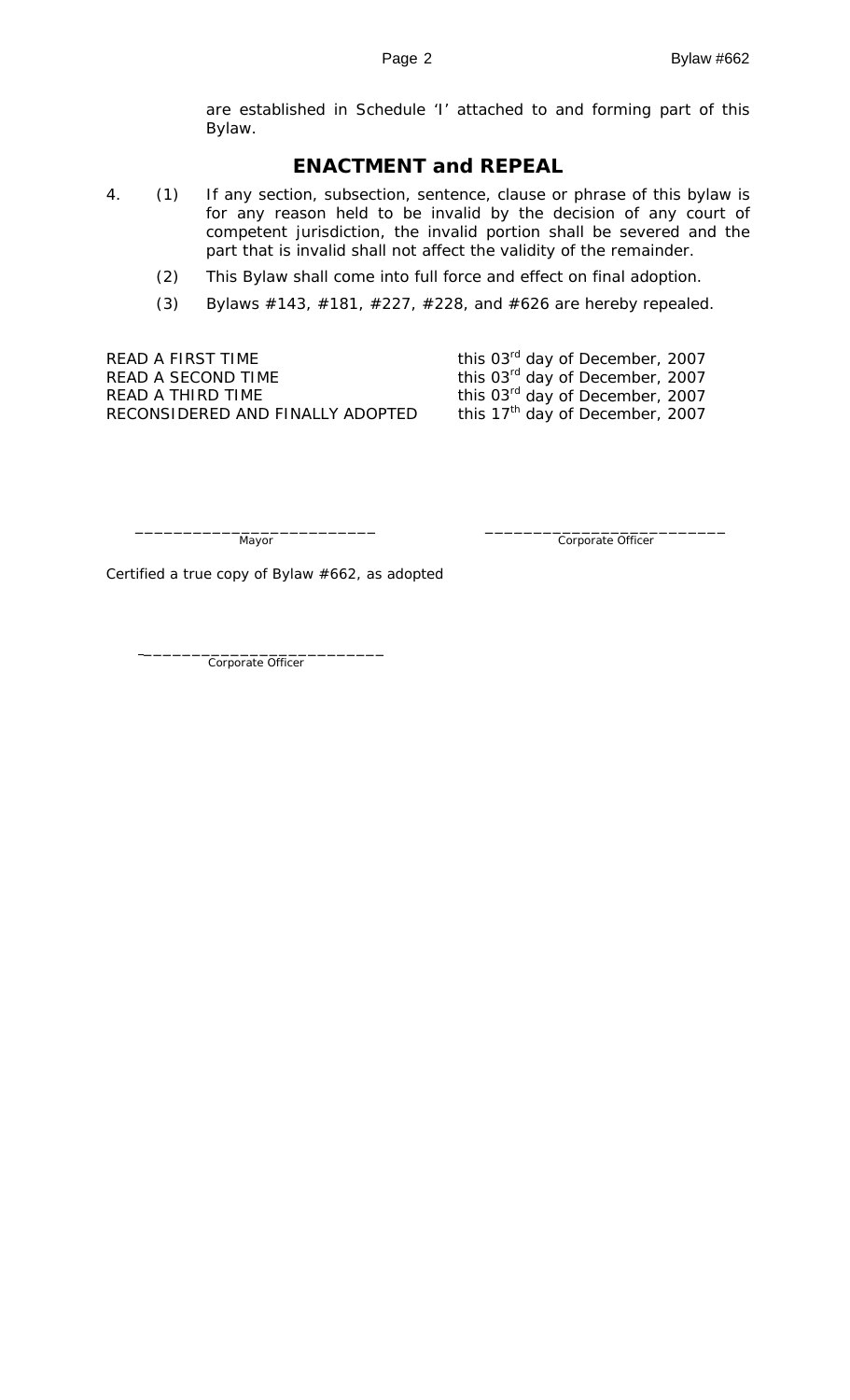# THE CORPORATION OF THE VILLAGE OF MONTROSE

# **BYLAW #662 - SCHEDULE "A"**

# **Capital Water Infrastructure Reserve Fund**

# **PURPOSE**

- 1. The purpose of this reserve is to hold funds designated by Council for:
	- a) The future replacing or upgrading to any water infrastructure owned by the Village of Montrose,
	- b) The conducting of engineering studies related to any water infrastructure owned by the Village of Montrose,
	- c) The redemption of any debentures issued in respect to any water infrastructure owned by the Village of Montrose.

# **FUNDING**

- 1. The Capital Water Infrastructure Reserve shall be a cash reserve established in the Water Capital Funds balance sheet of the Village of Montrose.
- 2. Council may, by resolution, make contributions to the Capital Water Infrastructure Reserve Fund through surplus monies of the annual water operating fund, at any time.
- 3. Council may, by resolution, make contributions to the Capital Water Infrastructure Reserve Fund through surplus monies of the annual general operating fund, at any time.
- 4. Council may, by resolution, make contributions to the Capital Water Infrastructure Reserve Fund through the transfer of monies from another reserve fund that has been established for a capital purpose, at any time.
- 5. Council may, by resolution, make contributions to the Capital Water Infrastructure Reserve Fund through the transfer of monies from other municipal bank accounts of the Village, at any time.
- 6. The cash balance of this fund shall be established as a separate, interestearning account.
- 7. The interest earned by this reserve fund shall accrue to the reserve and be considered part of the reserve fund.

# **DRAWS**

- 1. Funds drawn from the Capital Water Infrastructure Reserve may be used to finance projects identified above in any given annual budget.
- 2. All draws from the Capital Water Infrastructure Reserve shall be subject to approval by Council resolution.
- 3. Council may, by resolution, authorize a transfer from this reserve fund to another reserve fund that has been established for a capital purpose.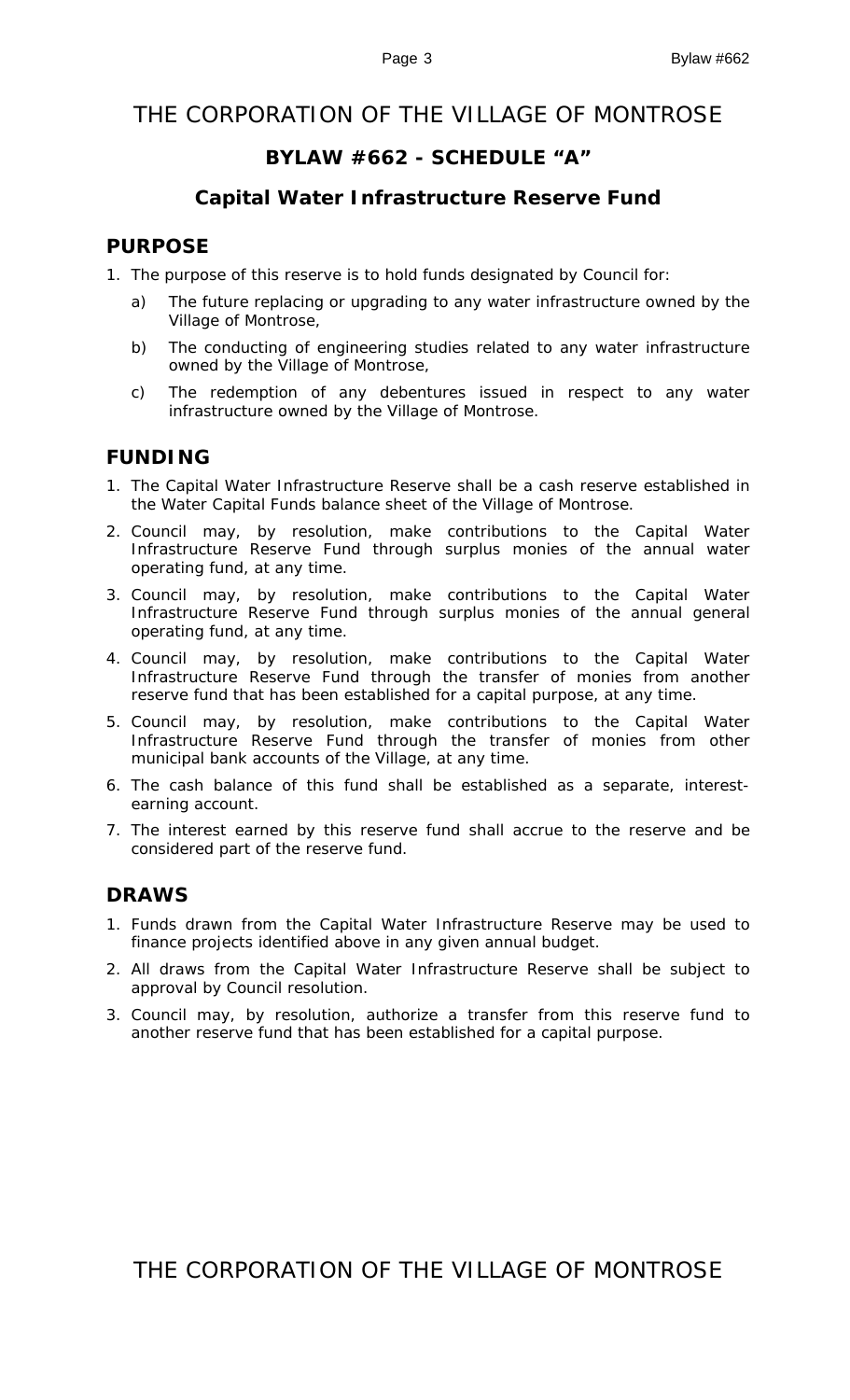# **BYLAW #662 - SCHEDULE "B"**

# **Capital Sewer Infrastructure Reserve Fund**

## **PURPOSE**

- 1. The purpose of this reserve is to hold funds designated by Council for:
	- The future replacing or upgrading to any sewer infrastructure owned by the Village of Montrose,
	- b. The conducting of engineering studies related to any sewer infrastructure owned by the Village of Montrose,
	- c. The redemption of any debentures issued in respect to any sewer infrastructure owned by the Village of Montrose.

# **FUNDING**

- 1. The Capital Sewer Infrastructure Reserve shall be a cash reserve established in the Sewer Capital Funds balance sheet of the Village of Montrose.
- 2. Council may, by resolution, make contributions to the Capital Sewer Infrastructure Reserve Fund through surplus monies of the annual sewer operating fund, at any time.
- 3. Council may, by resolution, make contributions to the Capital Sewer Infrastructure Reserve Fund through surplus monies of the annual general operating fund, at any time.
- 4. Council may, by resolution, make contributions to the Capital Sewer Infrastructure Reserve Fund through the transfer of monies from another reserve fund that has been established for a capital purpose, at any time.
- 5. Council may, by resolution, make contributions to the Capital Sewer Infrastructure Reserve Fund through the transfer of monies from other municipal bank accounts of the Village, at any time.
- 6. The cash balance of this fund shall be established as a separate, interestearning account.
- 7. The interest earned by this reserve fund shall accrue to the reserve and be considered part of the reserve fund.

# **DRAWS**

- 1. Funds drawn from the Capital Sewer Infrastructure Reserve may be used to finance projects identified above in any given annual budget.
- 2. All draws from the Capital Sewer Infrastructure Reserve shall be subject to approval by Council resolution.
- 3. Council may, by resolution, authorize a transfer from this reserve fund to another reserve fund that has been established for a capital purpose.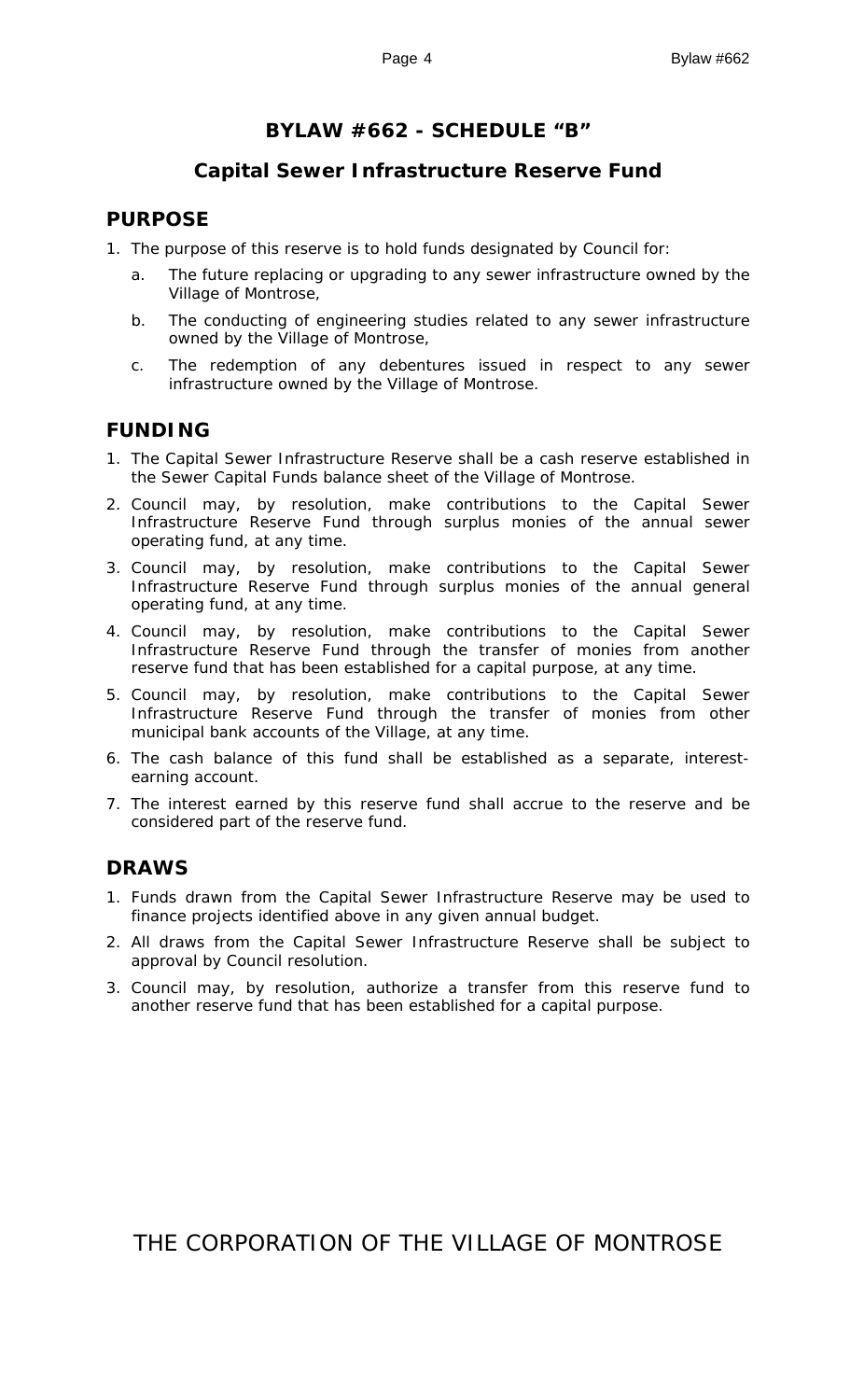# **BYLAW #662 - SCHEDULE "C"**

## **Capital Drainage Infrastructure Reserve Fund**

#### **PURPOSE**

- 1. The purpose of this reserve is to hold funds designated by Council for:
	- a. The future replacing or upgrading to any drainage infrastructure owned by the Village of Montrose,
	- b. The conducting of engineering studies related to any drainage infrastructure owned by the Village of Montrose,
	- c. The redemption of any debentures issued in respect to any drainage infrastructure owned by the Village of Montrose.

# **FUNDING**

- 1. The Capital Drainage Infrastructure Reserve shall be a cash reserve established in the General Capital Funds balance sheet of the Village of Montrose.
- 2. Council may, by resolution, make contributions to the Capital Drainage Infrastructure Reserve Fund through surplus monies of the annual general operating fund, at any time.
- 3. Council may, by resolution, make contributions to the Capital Drainage Infrastructure Reserve Fund through the transfer of monies from another reserve fund that has been established for a capital purpose, at any time.
- 4. Council may, by resolution, make contributions to the Capital Drainage Infrastructure Reserve Fund through the transfer of monies from other municipal bank accounts of the Village, at any time.
- 5. The cash balance of this fund shall be established as a separate, interestearning account.
- 6. The interest earned by this reserve fund shall accrue to the reserve and be considered part of the reserve fund.

#### **DRAWS**

- 1. Funds drawn from the Capital Drainage Infrastructure Reserve may be used to finance projects identified above in any given annual budget.
- 2. All draws from the Capital Drainage Infrastructure Reserve shall be subject to approval by Council resolution.
- 3. Council may, by resolution, authorize a transfer from this reserve fund to another reserve fund that has been established for a capital purpose.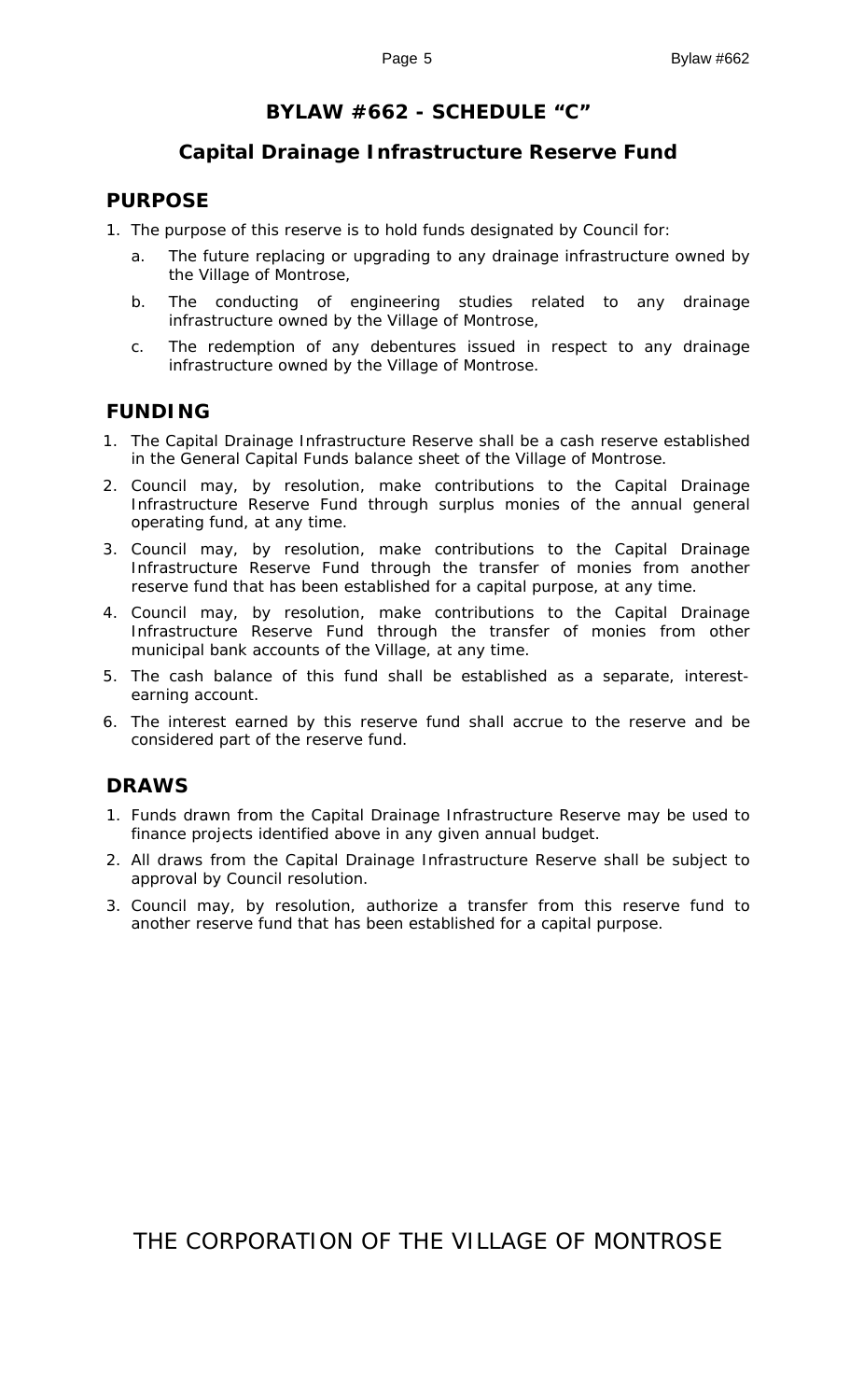## **BYLAW #662 - SCHEDULE "D"**

#### **Capital Transportation Infrastructure Reserve Fund**

#### **PURPOSE**

- 1. The purpose of this reserve is to hold funds designated by Council for:
	- a. The future replacing or upgrading to any roadway, path or trail system owned by the Village of Montrose,
	- b. The conducting of engineering studies related to any roadway infrastructure owned by the Village of Montrose,
	- c. The conducting of feasibility studies related to any path or trail system owned by the Village of Montrose,
	- d. The redemption of any debentures issued in respect to any roadway, path or trail system owned by the Village of Montrose.

## **FUNDING**

- 1. The Capital Transportation Infrastructure Reserve shall be a cash reserve established in the General Capital Funds balance sheet of the Village of Montrose.
- 2. Council may, by resolution, make contributions to the Capital Transportation Infrastructure Reserve Fund through surplus monies of the annual general operating fund, at any time.
- 3. Council may, by resolution, make contributions to the Capital Transportation Infrastructure Reserve Fund through the transfer of monies from another reserve fund that has been established for a capital purpose, at any time.
- 4. Council may, by resolution, make contributions to the Capital Transportation Infrastructure Reserve Fund through the transfer of monies from other municipal bank accounts of the Village, at any time.
- 5. The cash balance of this fund shall be established as a separate interest-earning account.
- 6. The interest earned by this reserve fund shall accrue to the reserve and be considered part of the reserve fund.

#### **DRAWS**

- 1. Funds drawn from the Capital Transportation Infrastructure Reserve may be used to finance projects identified above in any given annual budget.
- 2. All draws from the Capital Transportation Infrastructure Reserve shall be subject to approval by Council resolution.
- 3. Council may, by resolution, authorize a transfer from this reserve fund to another reserve fund that has been established for a capital purpose.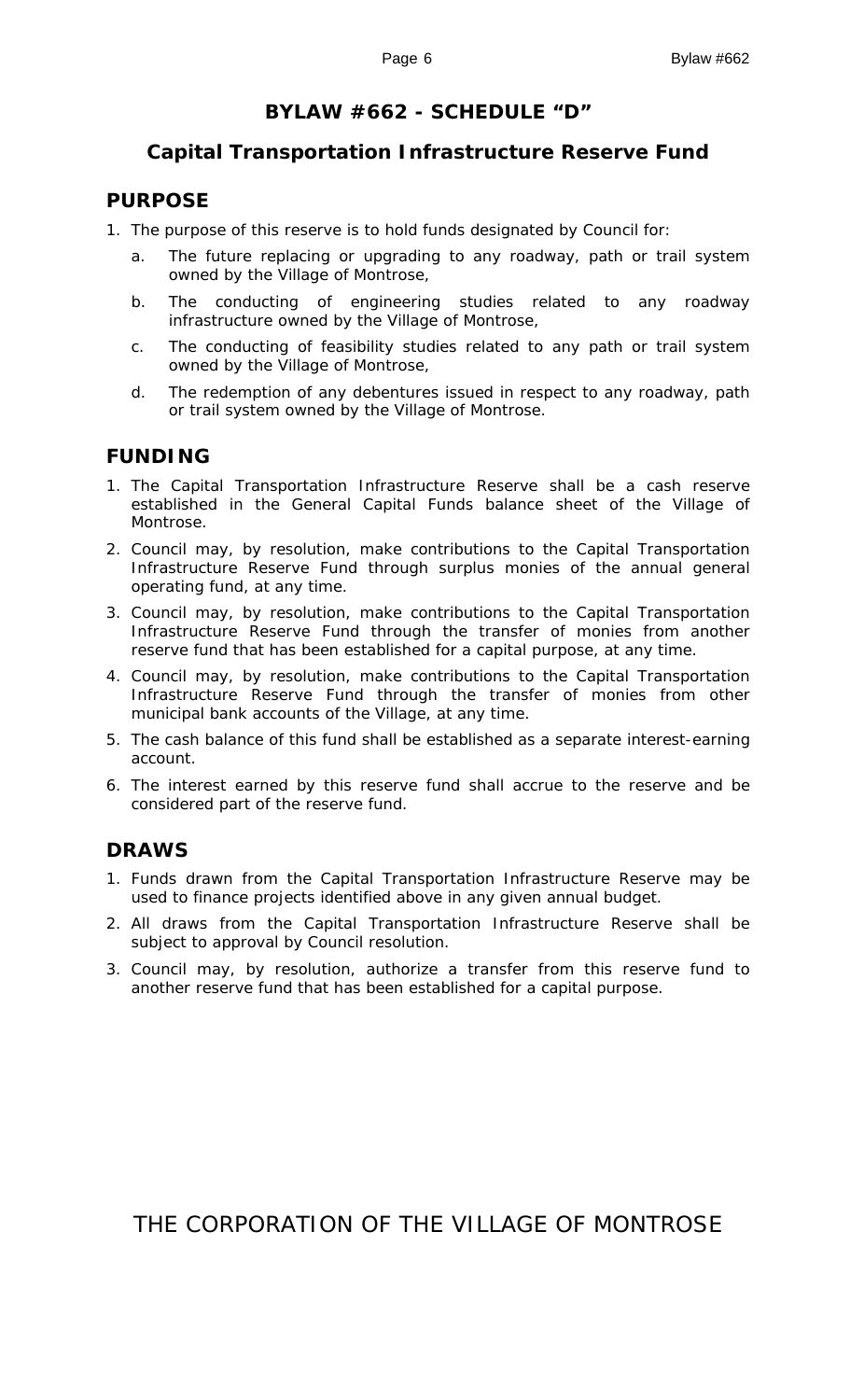# **BYLAW #662 - SCHEDULE "E"**

# **Capital Building, Machinery and Equipment Reserve Fund**

#### **PURPOSE**

- 1. The purpose of this reserve is to hold funds designated by Council for:
	- a. The replacing or upgrading of any buildings, machinery or equipment owned by the Village of Montrose;
	- b. The conducting of engineering and/or feasibility and/or assessment studies related to any building, machinery or equipment owned by the Village;
	- c. The redemption of any debentures issued in respect to any building, machinery or equipment owned by the Village of Montrose.

# **FUNDING**

- 1. The Capital Building, Machinery and Equipment Reserve shall be a cash reserve established in the General Capital Fund balance sheet of the Village of Montrose.
- 2. Council may, by resolution, make contributions to the Capital Building, Machinery and Equipment Reserve Fund through surplus monies of the annual general operating fund, at any time.
- 3. Council may, by resolution, make contributions to the Capital Building, Machinery and Equipment Reserve Fund through the transfer of monies from another reserve fund that has been established for a capital purpose, at any time.
- 4. Council may, by resolution, make contributions to the Capital Building, Machinery and Equipment Reserve Fund through the transfer of monies from other municipal bank accounts of the Village, at any time.
- 5. The cash balance of this fund shall be established as a separate interest-earning account.
- 6. The interest earned by this reserve fund shall accrue to the reserve and be considered part of the reserve fund.

# **DRAWS**

- 1. Funds drawn from the Capital Building, Machinery and Equipment Reserve may be used to finance projects associated with any capital water infrastructure project valued at TEN THOUSAND dollars (\$10,000) or more.
- 2. All draws from the Capital Building, Machinery and Equipment Reserve shall be subject to approval by Council resolution.
- 3. Council may, by resolution, authorize a transfer from this reserve fund to another reserve fund that has been established for a capital purpose.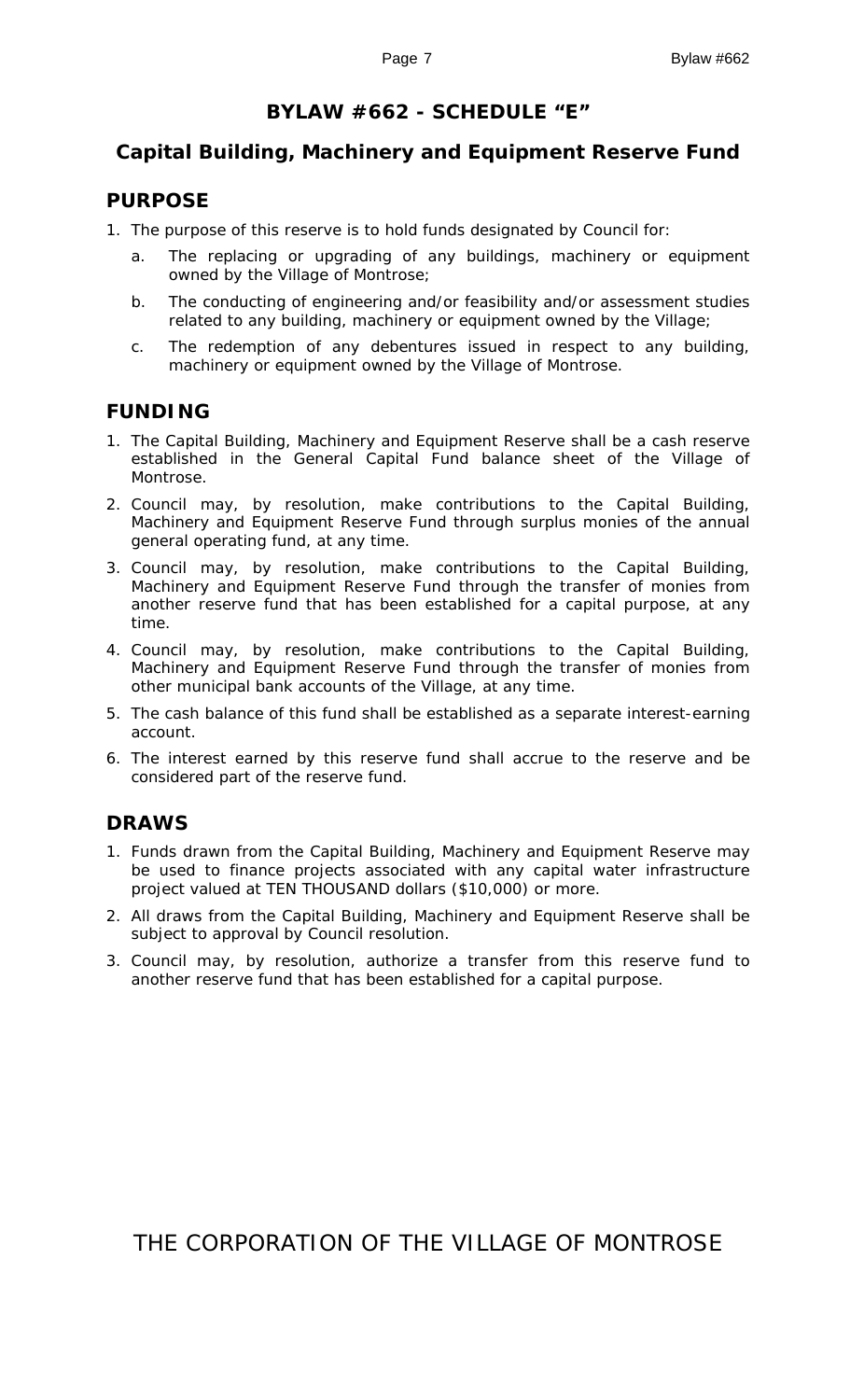#### **BYLAW #662 - SCHEDULE "F"**

#### **Recreation, Parks and Open Spaces Reserve Fund**

#### **PURPOSE**

- 1. The purpose of this reserve is to hold funds designated by Council for:
	- a. The future replacing or upgrading of recreation facilities or equipment owned by the Village of Montrose;
	- b. The purchase of items related to beautification efforts of recreation facilities, parks and open spaces;
	- c. The conducting of feasibility studies related to any recreation facility, park or open space owned by the Village of Montrose;
	- d. The conducting of joint-feasibility studies with area local governments in relation to any recreation, park or open space initiative;
	- e. The redemption of any debentures issued in respect to any recreation, park and open space venture owned by the Village of Montrose.

#### **FUNDING**

- 1. The Recreation, Parks and Open Spaces Reserve shall be a cash reserve established in the General Capital Funds balance sheet of the Village of Montrose.
- 2. Council may, by resolution, make contributions to the Recreation, Parks and Open Spaces Reserve Fund through surplus monies of the annual general operating fund, at any time.
- 3. Council may, by resolution, make contributions to the Recreation, Parks and Open Spaces Reserve Fund through the transfer of monies from other municipal bank accounts of the Village, at any time.
- 4. The cash balance of this fund shall be established as a separate interest-earning account.
- 5. The interest earned by this reserve fund shall accrue to the reserve and be considered part of the reserve fund.

#### **DRAWS**

- 1. Funds drawn from the Recreation, Parks and Open Spaces Reserve may be used to finance projects identified above in any given annual budget.
- 2. All draws from the Recreation, Parks and Open Spaces Reserve shall be subject to approval by Council resolution.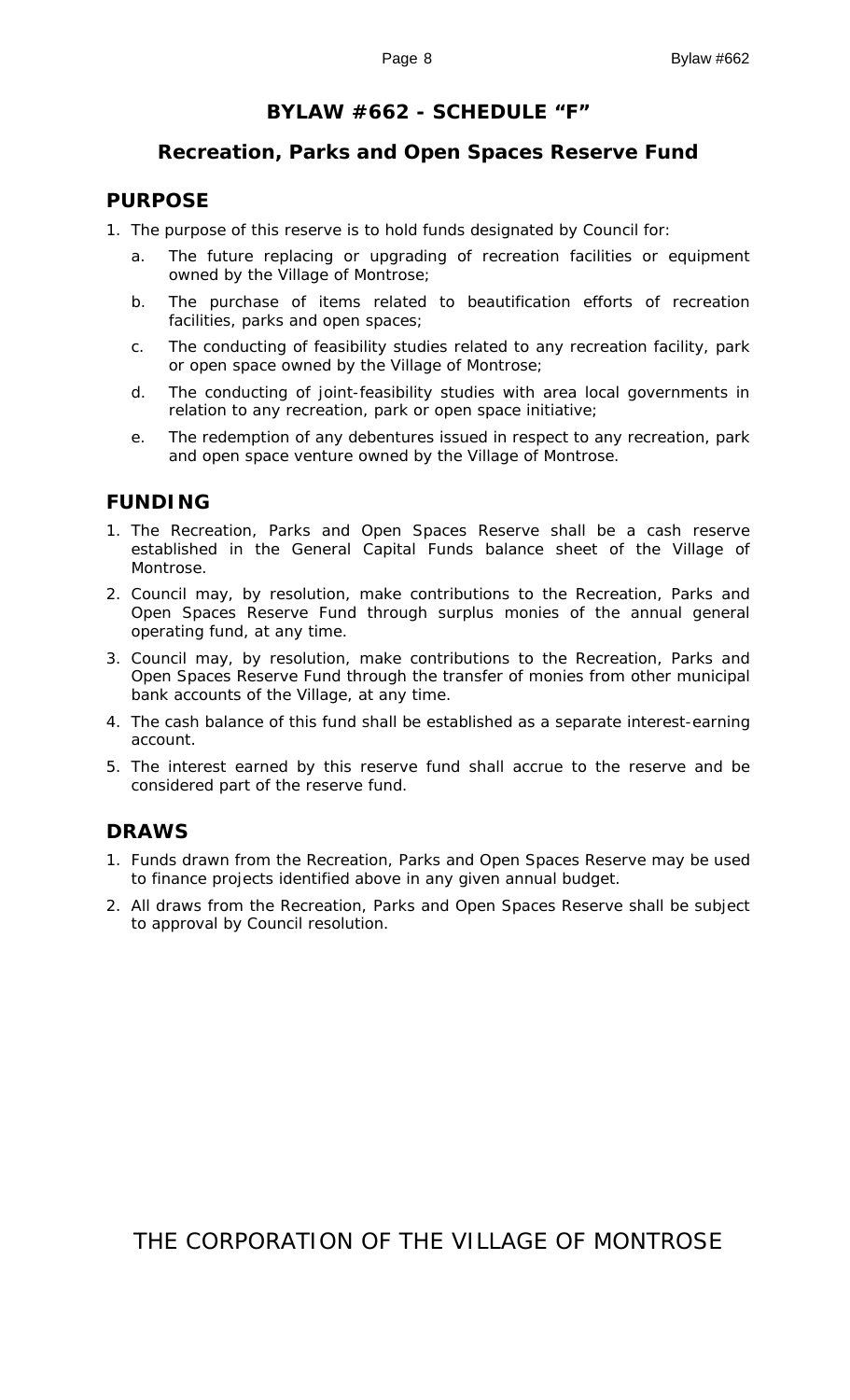# **BYLAW #662 - SCHEDULE "G"**

#### **Community Works Fund Reserve Fund**

#### **PURPOSE**

- 1. The purpose of this reserve is to hold funds designated by Council for:
	- a. Eligible projects as outlined in the agreement on the transfer of Federal Gas Tax Revenues under the New Deal for Cities & Communities between the Village of Montrose and the Union of British Columbia Municipalities;
	- b. The redemption of any debentures issued in respect to any projects undertaken by the Village of Montrose that fall within the parameters of the above eligible projects.

#### **FUNDING**

- 1. The Community Works Fund Reserve shall be a cash reserve established in the General Capital Fund balance sheet of the Village of Montrose.
- 2. Council may, by resolution, make contributions to the Community Works Fund Reserve Fund through the transfer of unused Federal Gas Tax Revenues, at any time.
- 3. The cash balance of this fund shall be established as a separate interest-earning account.
- 4. The interest earned by this reserve fund shall accrue to the reserve and be considered part of the reserve fund

#### **DRAWS**

- 1. Funds drawn from the Community Works Fund Reserve may be used to finance projects as per the transfer of Federal Gas Tax Revenues under the New Deal for Cities & Communities between the Village of Montrose and the Union of British Columbia Municipalities.
- 2. All draws from the Community Works Fund Reserve shall be subject to approval by Council resolution and to eligibility requirements as outlined in the Federal Gas Tax Agreement.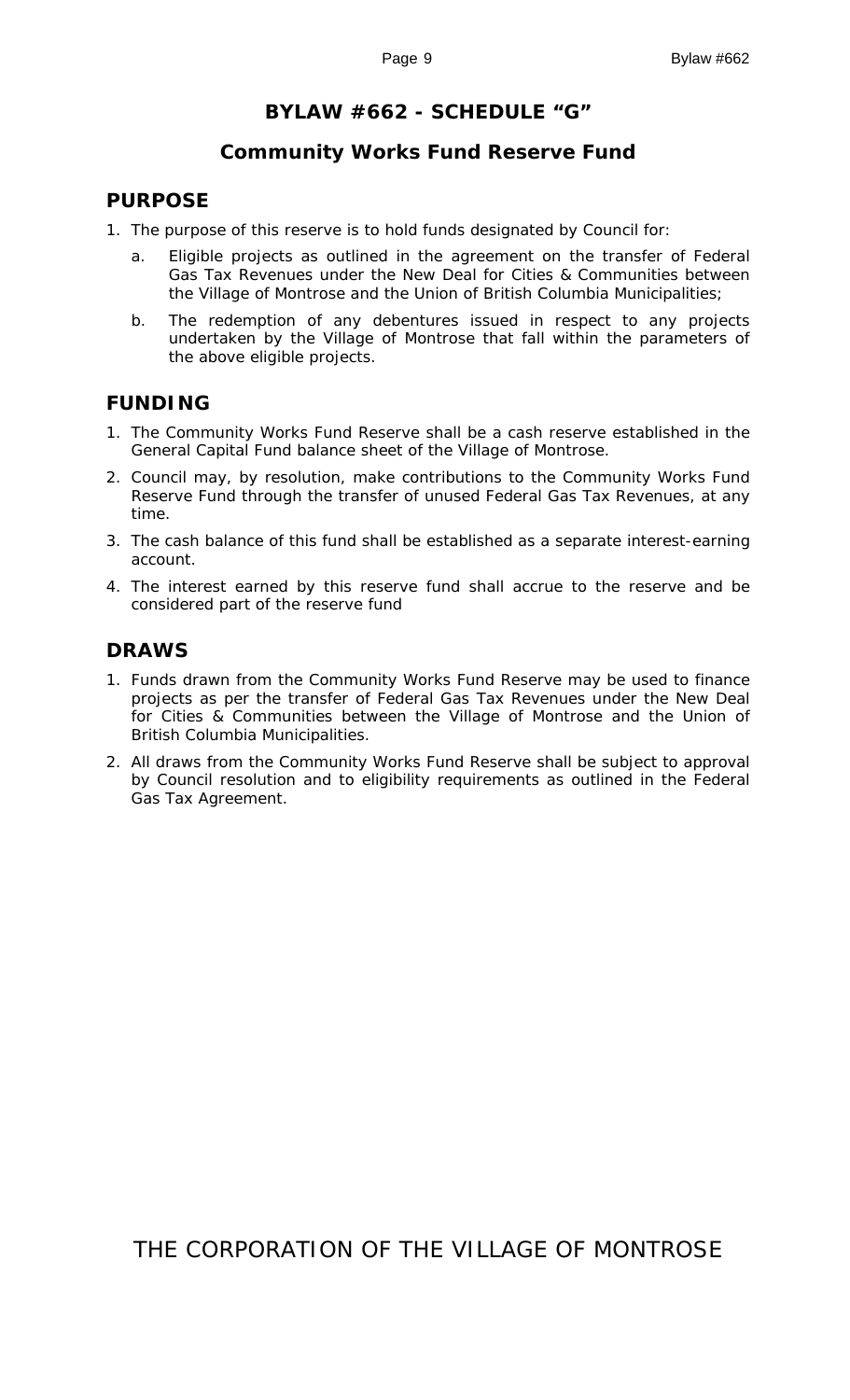# **BYLAW #662 - SCHEDULE "H"**

## **Insurance Contingency Reserve Fund**

#### **PURPOSE**

- 1. The purpose of this reserve is to hold funds designated by Council to:
	- a. Provide a source for funds to cover the deductible share relating to a municipal liability or property loss insurance claim;
	- b. The Insurance Contingency Reserve shall be a fully funded reserve maintained in a dedicated and interest-bearing account.

## **FUNDING**

- 1. The initial funding for this reserve shall be TEN THOUSAND, TWO HUNDRED dollars (\$10,200), to be drawn from the previous Insurance Contingency Reserve Bylaw #626.
- 2. Interest earned by this reserve account shall accrued to, and be retained in the reserve account.
- 3. When the balance in this reserve at year end in any year is less than TEN THOUSAND dollars (\$10,000), provisions shall be included in the following fiscal year to restore this reserve to its minimum level of TEN THOUSAND dollars (\$10,000) by any means.

## **DRAWS**

- 1. Draws from this reserve shall be limited to amounts deducted by the insurer from liability or property loss claims.
- 2. Draws from this reserve shall be subject to approval by Council resolution.